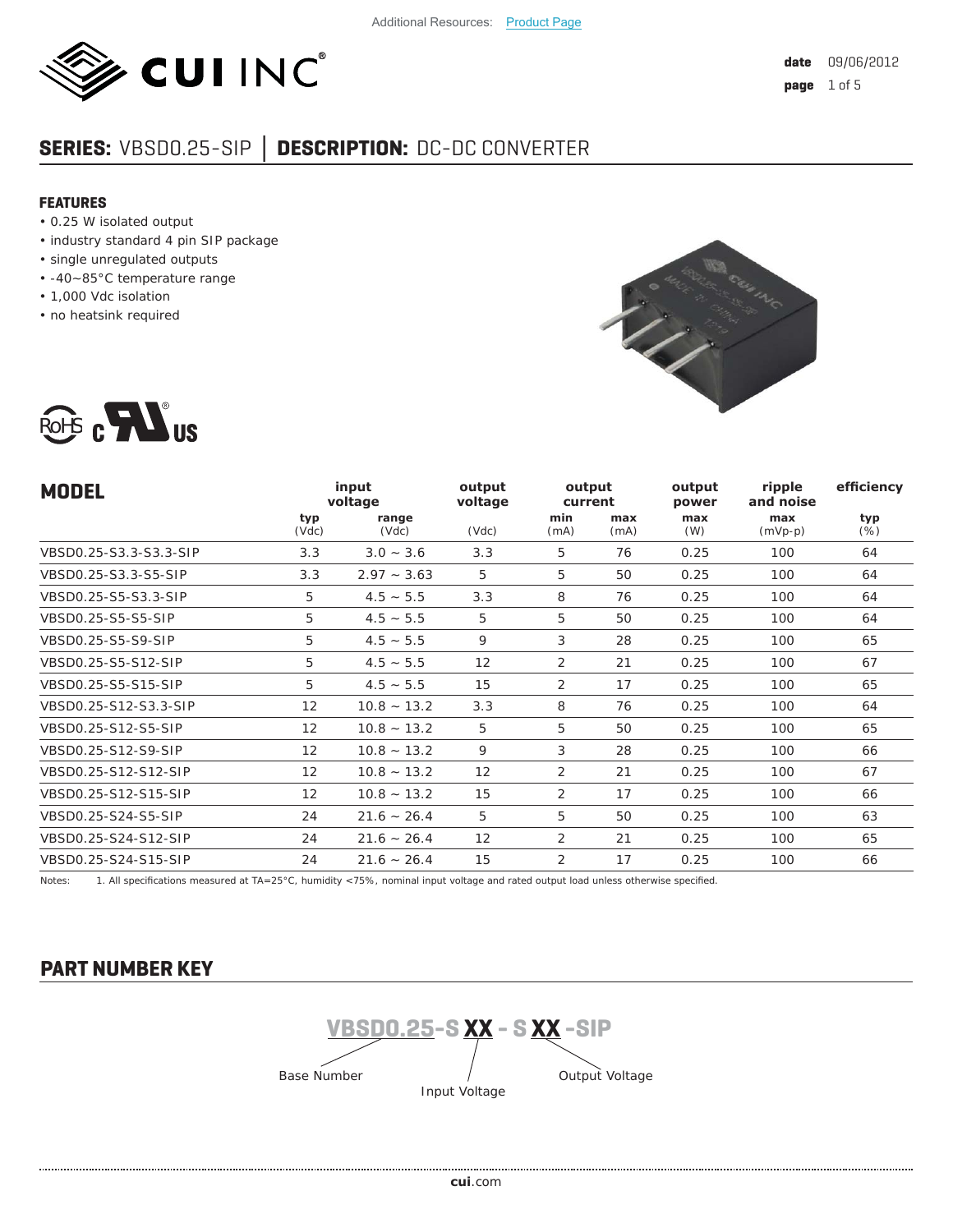## **INPUT**

| parameter               | conditions/description | min  | tvp | max  | units |
|-------------------------|------------------------|------|-----|------|-------|
| operating input voltage | 3.3 V model            | 2.97 | 3.3 | 3.63 | Vdc   |
|                         | 5 V model              | 4.5  | 5   | 5.5  | Vdc   |
|                         | 12 V model             | 10.8 |     | 13.2 | Vdc   |
|                         | 24 V model             | 21.6 | 24  | 26.4 | Vdc   |

### **OUTPUT**

| parameter               | conditions/description            |                                                                   | min | typ                             | max                        | units                    |
|-------------------------|-----------------------------------|-------------------------------------------------------------------|-----|---------------------------------|----------------------------|--------------------------|
| line regulation         | for Vin change of 1%              | 3.3 V model<br>all other models                                   |     |                                 | ±1.5<br>±1.2               | %<br>%                   |
| load regulation         | measured from 10% to<br>full load | 3.3 V model<br>5 V model<br>9 V model<br>12 V model<br>15 V model |     | 15<br>12.8<br>8.3<br>6.8<br>6.3 | 20<br>15<br>15<br>15<br>15 | $\%$<br>%<br>%<br>%<br>% |
| voltage accuracy        | see tolerance envelope graph      |                                                                   |     |                                 |                            |                          |
| output ripple           | 20 MHz bandwidth                  |                                                                   |     | 50                              | 100                        | $mVp-p$                  |
| switching frequency     | 100% load, input voltage range    |                                                                   |     | 110                             |                            | kHz                      |
| temperature coefficient |                                   |                                                                   |     |                                 | $\pm 0.03$                 | $\%$ /°C                 |

## **PROTECTIONS**

| parameter                                       | conditions/description                                                                                                    | min | typ | max | units |
|-------------------------------------------------|---------------------------------------------------------------------------------------------------------------------------|-----|-----|-----|-------|
| short circuit protection                        |                                                                                                                           |     |     |     |       |
| over temperature and<br>over voltage protection | linear voltage regulator with overheat protection is<br>connected to the input or output end in series for<br>OTP and OVP |     |     |     |       |

## **SAFETY AND COMPLIANCE**

| parameter             | conditions/description | min<br>typ | max | units |
|-----------------------|------------------------|------------|-----|-------|
| isolation voltage     | tested for 1 minute    | 1,000      |     | Vdc.  |
| insulation resistance | at 500 Vdc             | 1,000      |     | МΩ    |
| RoHS compliant        | ves                    |            |     |       |
| <b>MTBF</b>           |                        | 3,500,000  |     | hours |

## **ENVIRONMENTAL**

| parameter                  | conditions/description              | min | typ | max | units          |
|----------------------------|-------------------------------------|-----|-----|-----|----------------|
| case operating temperature |                                     | -40 |     | 85  | $^{\circ}$ C   |
| storage temperature        |                                     | -55 |     | 125 | $\circ$ $\cap$ |
| storage humidity           | non-condensing                      |     |     | 95  | %              |
| temperature rise           | 100% load                           |     | 15  | 25  | $\circ$ $\cap$ |
| lead temperature           | 1.5 mm from the case for 10 seconds |     |     | 300 | $\circ$ $\cap$ |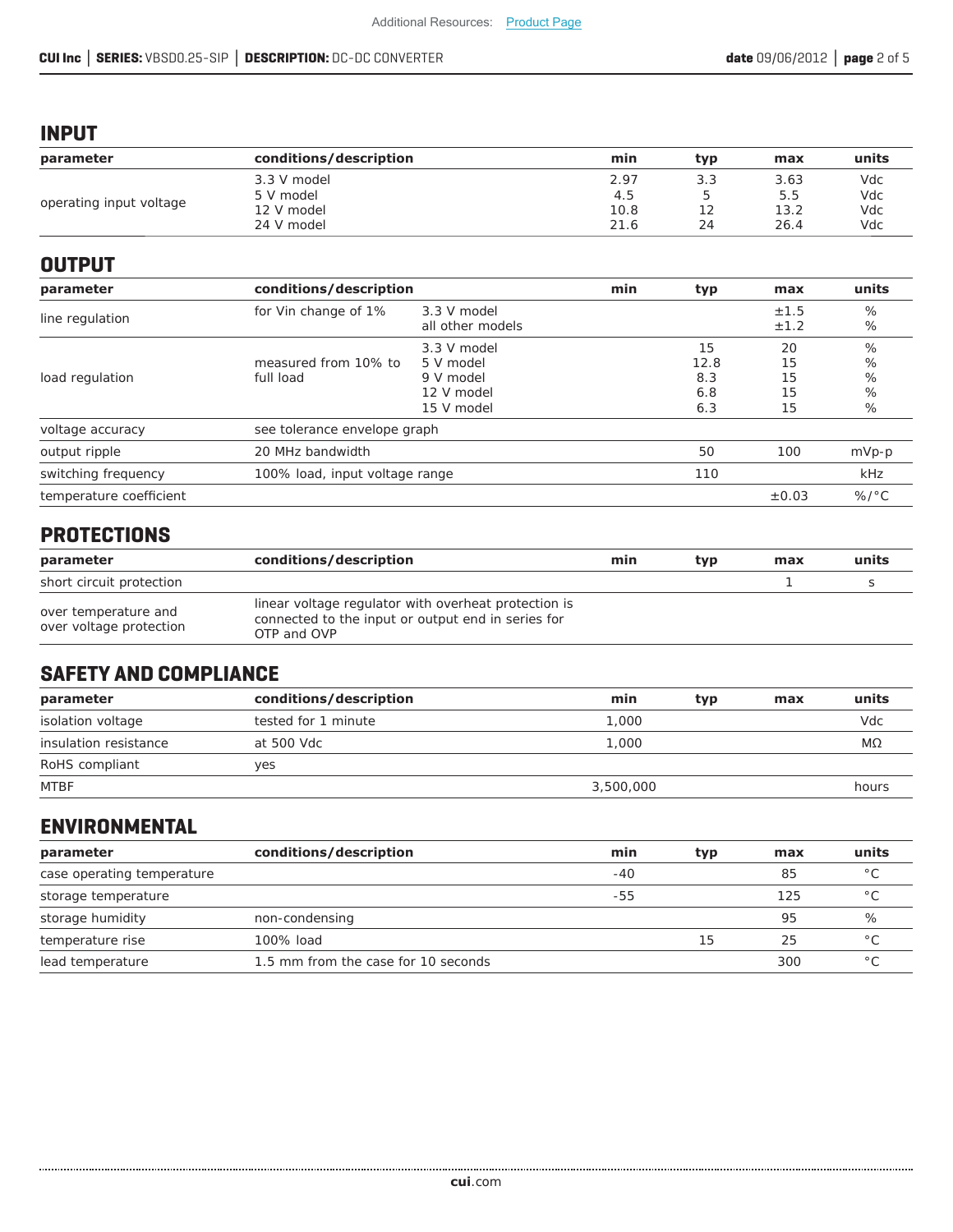## **DERATING CURVES**



### **MECHANICAL**

| conditions/description                            | min | tvp | max | units |
|---------------------------------------------------|-----|-----|-----|-------|
| $0.461$ x 0.374 x 0.2.36 (11.70 x 9.50 x 6.00 mm) |     |     |     | inch  |
| plastic UL94-V0                                   |     |     |     |       |
|                                                   |     |     |     |       |
|                                                   |     |     |     |       |

## **MECHANICAL DRAWING**

Units: mm All pins on a 2.54mm pitch All pin diameters are 1.0mm

......................

Side view





Bottom view



| <b>PIN CONNECTIONS</b> |          |  |  |  |  |
|------------------------|----------|--|--|--|--|
|                        | GND      |  |  |  |  |
| 2                      | Vin      |  |  |  |  |
| 3                      | 0 V      |  |  |  |  |
|                        | $+$ Vout |  |  |  |  |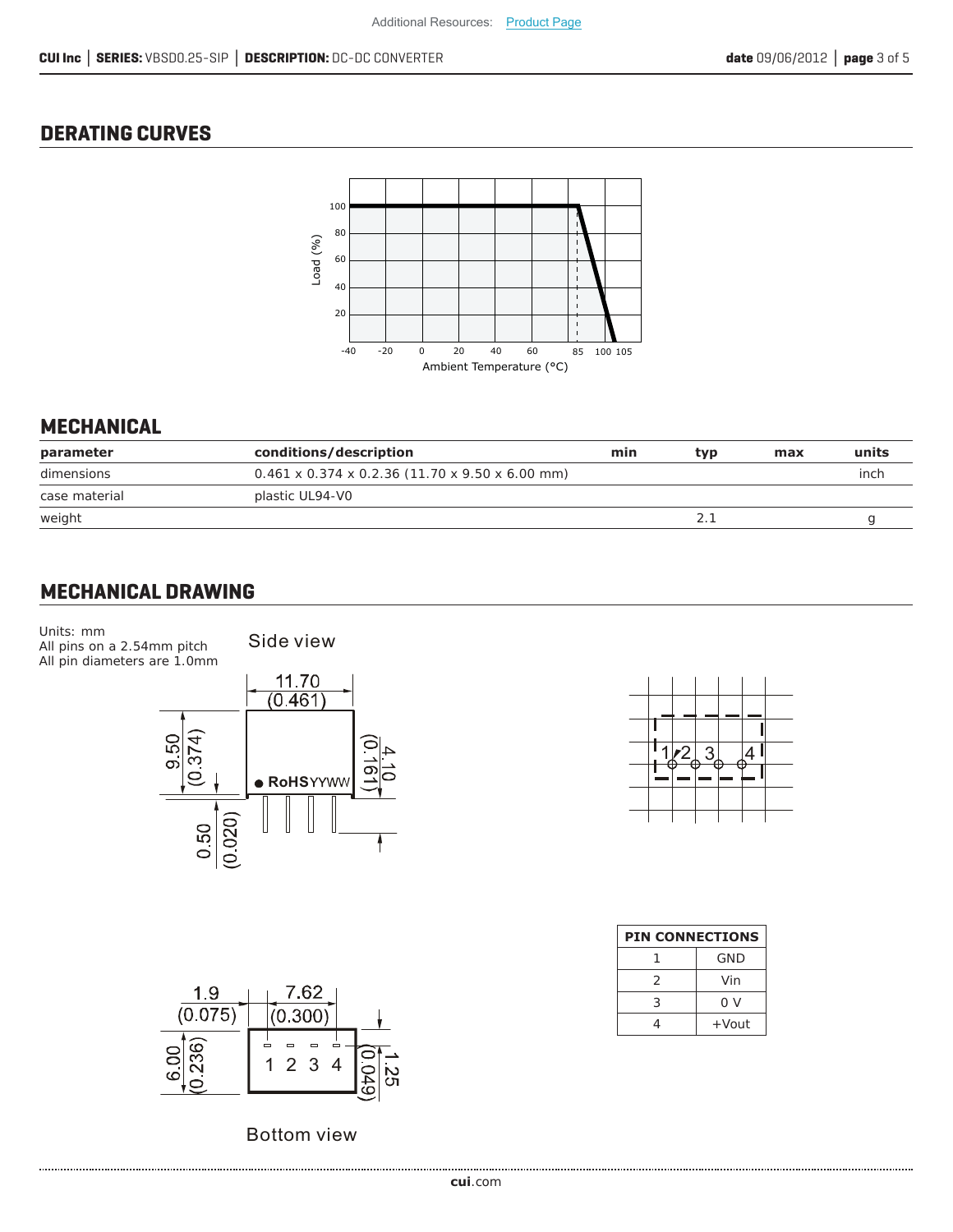### **APPLICATION NOTES**

#### 1. **Requirement on Output Load**

In order to ensure the product operates efficiently and reliably, make sure the specified range of input voltage is not exceeded and the minimum output load is not less than 10% load. If the actual load is less than the specified minimum load, the output ripple may increase sharply while its efficiency and reliability will reduce greatly. If the actual output power is very small, please add an appropriate resistor as extra loading.

#### 2. **Overload Protection**

Under normal operating conditions, the output circuit of these products has no protection against over-current and short-circuits. The simplest method is to connect a self-recovery fuse in series at the input end or add a circuit breaker to the circuit.

#### 3. **Filtering**

In some circuits which are sensitive to noise and ripple, a filtering capacitor may be added to the DC/DC output end and input end to reduce the noise and ripple. However, the capacitance of the output filter capacitor must be proper. If the capacitance is too big, a startup problem might arise. For every channel of output, provided the safe and reliable operation is ensured, the greatest capacitance of its filter capacitor sees the external capacitor table. To get an extremely low ripple, an "LC" filtering network may be connected to the input and output ends of the DC/DC converter, which may produce a more significant filtering effect. It should also be noted that the inductance and the frequency of the "LC" filtering network should be staggered with the DC/DC frequency to avoid mutual interference (Figure 1).



#### 4. **Output Voltage Regulation and Over-voltage Protection Circuit**

The simplest device for output voltage regulation, over-voltage and over-current protection is a linear voltage regulator with overheat protection that is connected to the input or output end in series (Figure 2).